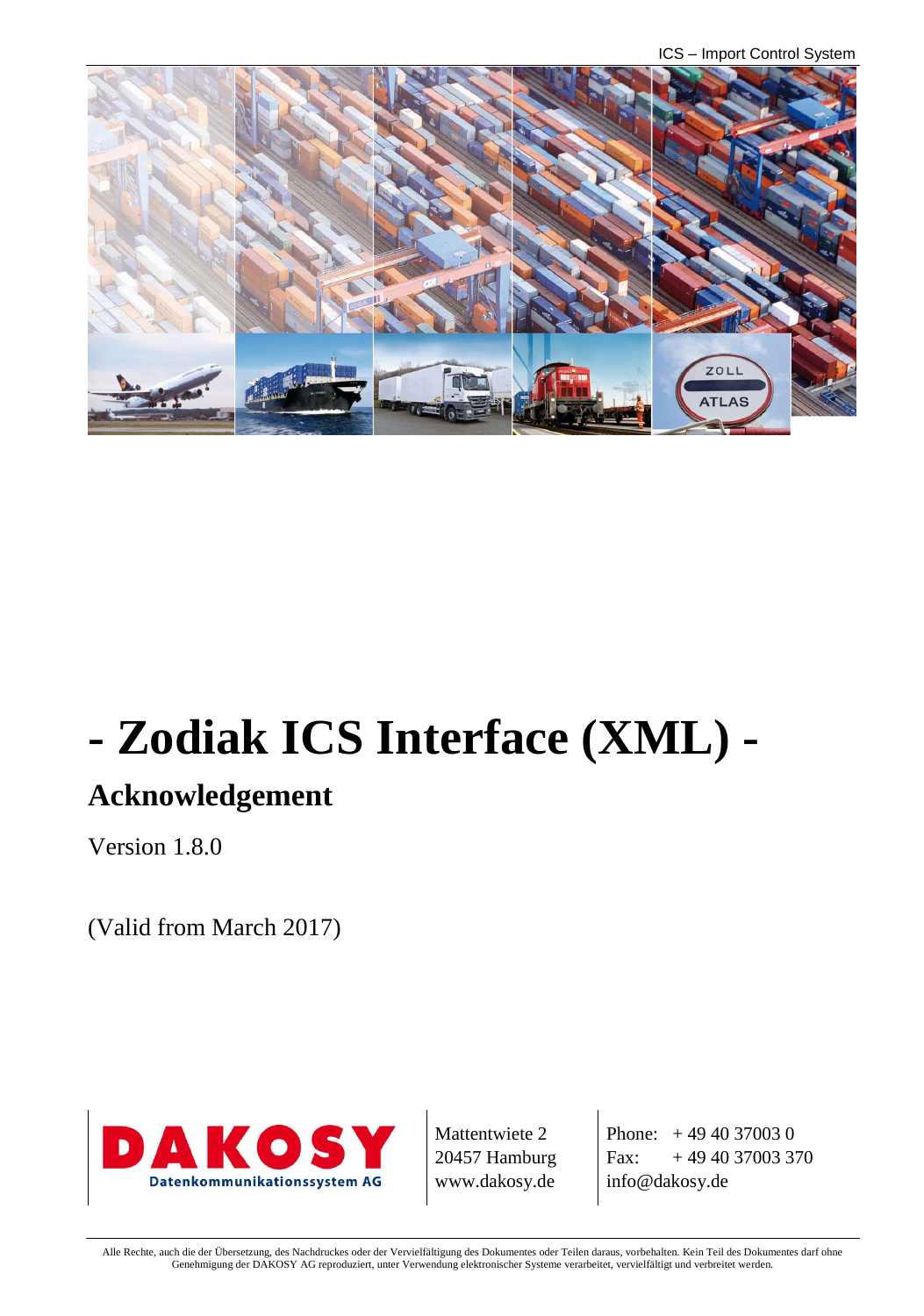## **Change history**

| <b>Version</b> | <b>Chapter/Section</b> | <b>Reason</b>                                                 | <b>Name</b>    | Date       |
|----------------|------------------------|---------------------------------------------------------------|----------------|------------|
| 1.2            | All                    | <b>Initial Document</b>                                       | Blanken        | 24.08.2010 |
| 1.3            |                        | VersionNumber in element <version> is "007"</version>         | <b>Blanken</b> | 15.10.2010 |
| 1.4            |                        | Updated Guide Version Number to 1.4                           | <b>Blanken</b> | 25.11.2010 |
| 1.5            |                        | (not released)                                                |                |            |
| 1.6.0          |                        | Updated Guide Version Number to 1.6.0                         | <b>Blanken</b> | 31.03.2011 |
| 1.7.0          |                        | Addition of branch no.                                        | Diettrich      | 15.09.2012 |
| 1.8.0          |                        | Updated guide version in connection with ATLAS<br>release 8.7 | Diettrich      | 30.01.2017 |

## **Change requests**

#### **DAKOSY**

**Datenkommunikationssystem AG** 

Mattentwiete 2 20457 Hamburg

| 1. Phone: | $+494037003 - 0$   |
|-----------|--------------------|
| $2.$ Fax: | $+494037003 - 370$ |
| 3. Email: | info@dakosy.de     |

## **Used tools**

|                | Number Used tools                                                 |
|----------------|-------------------------------------------------------------------|
| W <sup>1</sup> | This document has been created using <i>Microsoft Word 2010</i> . |

## **Liability**

1. Please note that no liability claims can be derived towards DAKOSY AG for the content of this manual, despite careful development and examination of this document!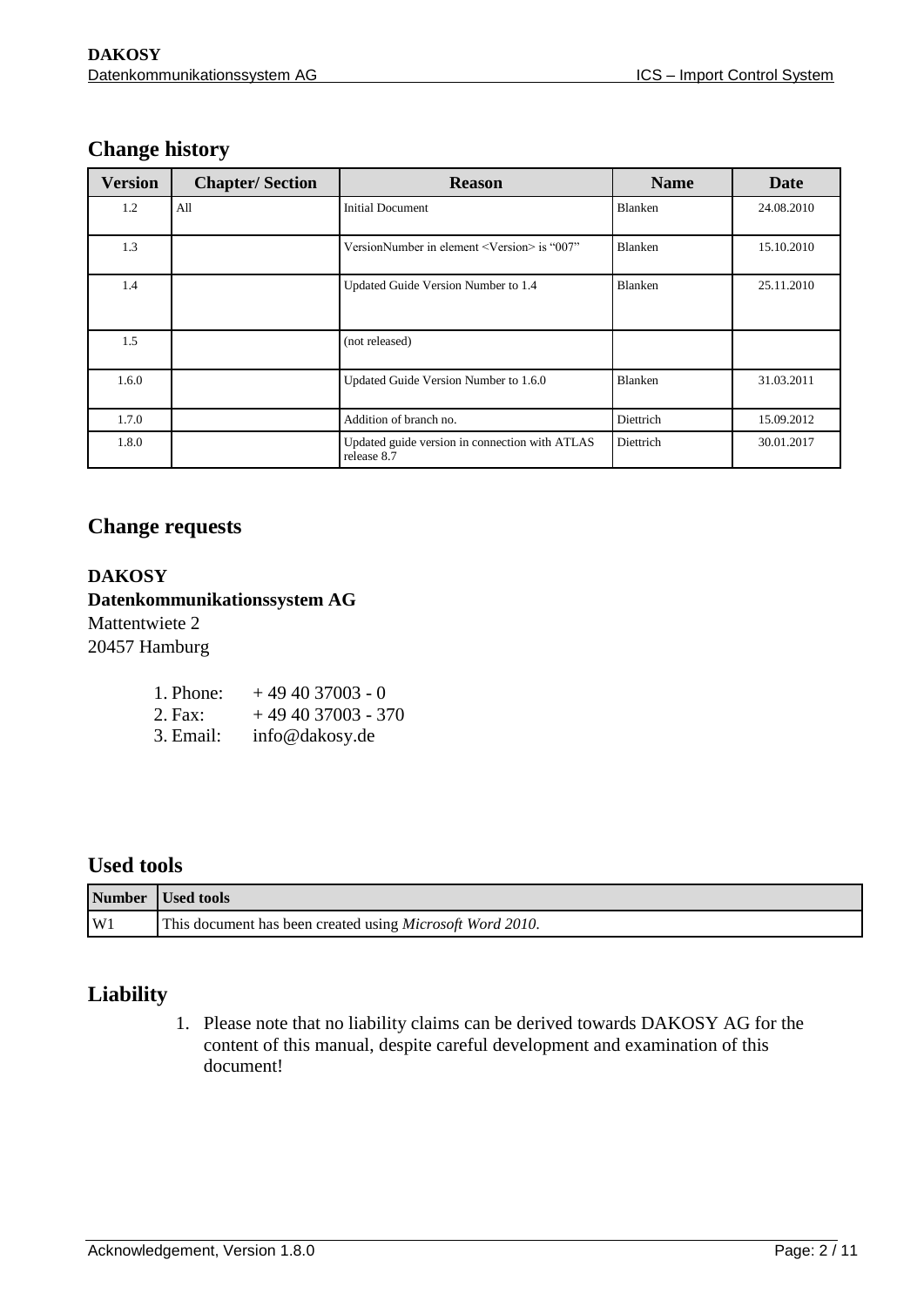## **Table of contents**

| $\mathbf 1$    |                                                                            |
|----------------|----------------------------------------------------------------------------|
| $\mathbf{2}$   | Data contained in Acknowledgement or Error Messages                        |
| 2.1            | Mapping of Acknowledgement and Error Messages to messages in ZODIAK ICS  5 |
| 2.2            |                                                                            |
| 3              |                                                                            |
| 3.1            |                                                                            |
| 3.2            |                                                                            |
|                |                                                                            |
| 3.3            | //Acknowledgement/FunctionalAcknowledgements/ FunctionalAcknowledgement 6  |
| 4              |                                                                            |
| 5              |                                                                            |
| 6 <sup>1</sup> |                                                                            |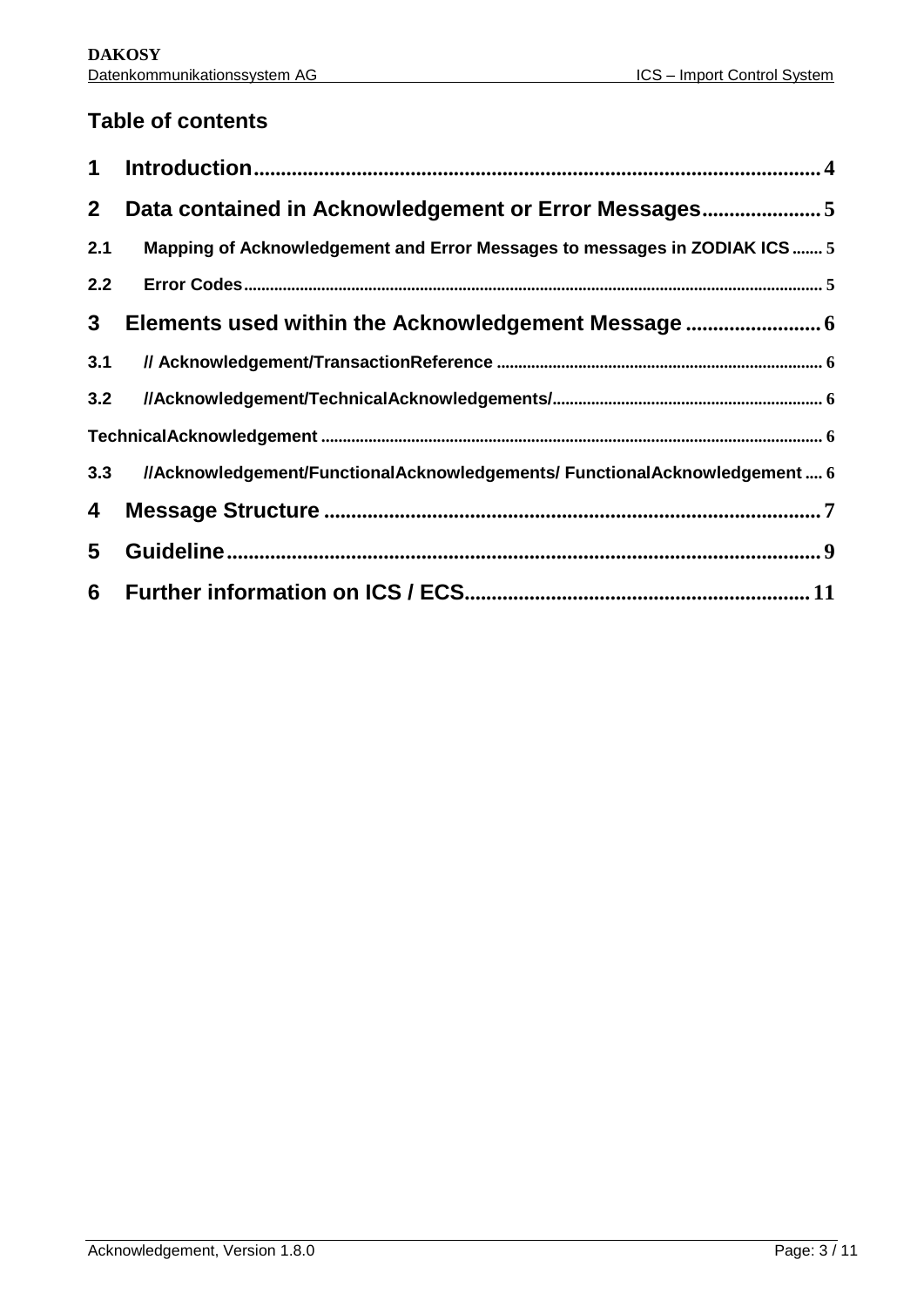# <span id="page-3-0"></span>**1 Introduction**

This document describes the XML Message "Acknowledgement" which is used within the ZODIAK ICS XML Interface in order to confirm the successful processing of inbound messages or to report any functional/technical errors that might have occurred.

Each message sent to DAKOSY by a customer will be acknowledged with an Acknowledgement message. Only after a positive Acknowledgement has been generated, the customer's message will be forwarded to customs, potentially generating a second message from customs which will be either a positive acknowledgement or a rejection.

In ZODIAK ICS, customs response messages are sent in the form of either an EntrySummaryDeclarationAck (positive reply to an EntrySummaryDeclaration or it's update) or a CustomsAcknowledgement.

**Note: General information about messages used within the ZODIAK ICS XML interface, a basic message flow diagram as well as a description of the metadata elements/types can be found in the "General Information" document for the XML Interface.**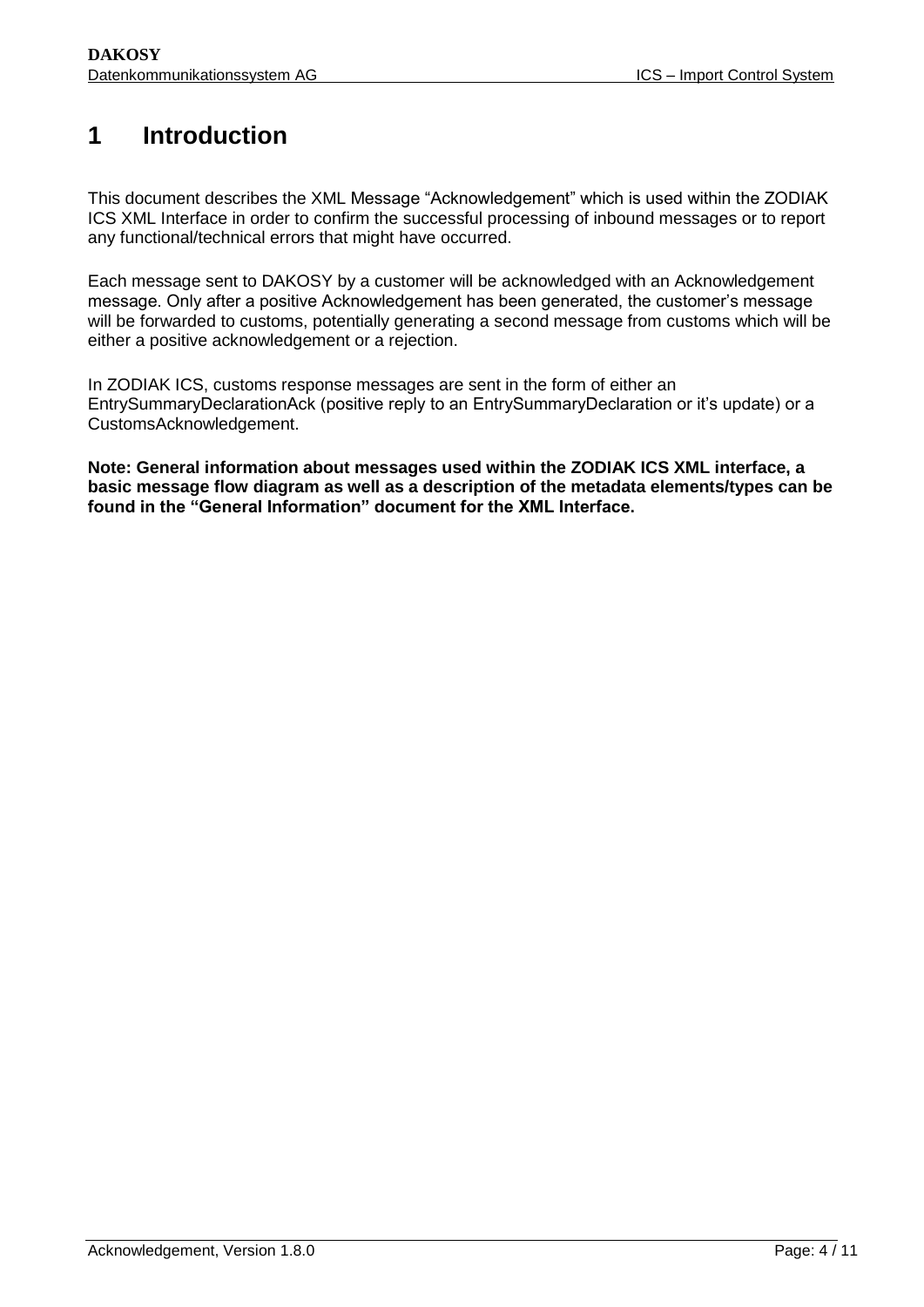# <span id="page-4-0"></span>**2 Data contained in Acknowledgement or Error Messages**

This document describes one of the messages used by ZODIAK ICS to report the successful (or unsuccessful) processing of data back to the sender of that data.

## <span id="page-4-1"></span>**2.1 Mapping of Acknowledgement and Error Messages to messages in ZODIAK ICS**

Due to structural differences and different restrictions imposed by the EDIFACT and XML messages used for ZODIAK ICS, differences exist between the conversion of acknowledgement/error messages for the XML and EDIFACT formats. The following table describes which messages from customs/DAKOSY are converted into which type of message before being sent to the customer:

| <b>Message</b>                        | <b>Description</b>                                                                      | <b>XML Message</b>                | <b>EDIFACT Message</b> |
|---------------------------------------|-----------------------------------------------------------------------------------------|-----------------------------------|------------------------|
| E ENS ACK,<br>E ENS AAC.<br>E EXS ACK | Customs Acknowledgement of<br>Exit Summary Declaration,<br><b>ENS or ENS Amendment</b>  | <b>EntrySummaryDeclarationAck</b> | <b>IFTMCS "ACK"</b>    |
| E_ENS_REJ,<br>E_ENS_ARJ,<br>E_EXS_REJ | <b>Customs Rejection of Exit</b><br>Summary Declaration, ENS or<br><b>ENS Amendment</b> | CustomsAcknowledgement            | APERAK                 |
| E DIV ACK,<br>E DIV REJ               | Acceptance or Rejection of a<br>diversion request                                       | CustomsAcknowledgement            | APERAK                 |
| E_ARN_VAL,<br>E_ARI_REJ               | Acceptance or Rejection of an<br>arrival notification / an arrival<br>item              | CustomsAcknowledgement            | APERAK                 |
|                                       |                                                                                         |                                   |                        |
|                                       | Response Message from<br><b>DAKOSY</b>                                                  | Acknowledgement                   | APERAK                 |
| E ENS STA                             | <b>Status Message</b>                                                                   | Customs Acknowledgement           | APERAK                 |

The purpose of these "multi use" messages can be determined based on the contents of certain data fields within the messages. An exact description of those data fields can be found in the formatspecific sections of the respective guide.

## <span id="page-4-2"></span>**2.2 Error Codes**

A list of the error codes sent by DAKOSY will be made available on [http://www.dakosy.de.](http://www.dakosy.de/) The error codes sent by the different customs agencies in Europe are currently not published, therefore DAKOSY cannot provide a comprehensive list of these codes.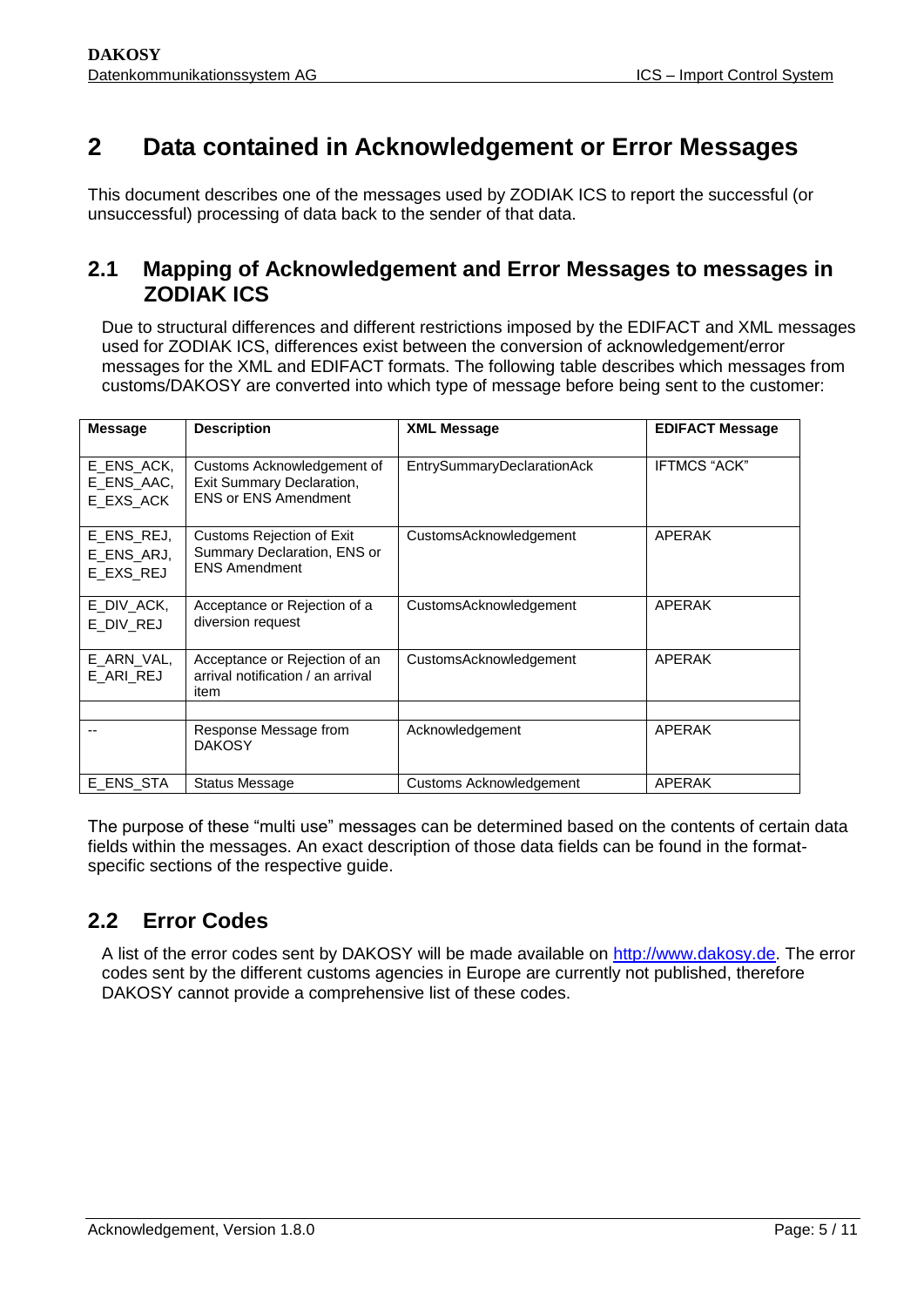## **3 Elements used within the Acknowledgement Message**

<span id="page-5-0"></span>Within ZODIAK ICS only few elements of the Acknowledgement message are used. These are:

## **3.1 // Acknowledgement/TransactionReference**

<span id="page-5-1"></span>This field contains the IOReference of the message which is acknowledged.

## **3.2 //Acknowledgement/TechnicalAcknowledgements/**

## **TechnicalAcknowledgement**

<span id="page-5-3"></span><span id="page-5-2"></span>This field contains the result of technical checks at DAKOSY. It's value will be either OKAY or ERROR. If it is ERROR, element TechnicalErrors/TechnicalError will contain an error description.

## **3.3 //Acknowledgement/FunctionalAcknowledgements/ FunctionalAcknowledgement**

<span id="page-5-4"></span>This field contains the result of technical checks at DAKOSY. It's value will be either OKAY or ERROR. If it is ERROR, element FunctionalErrors/FunctionalError will contain an error description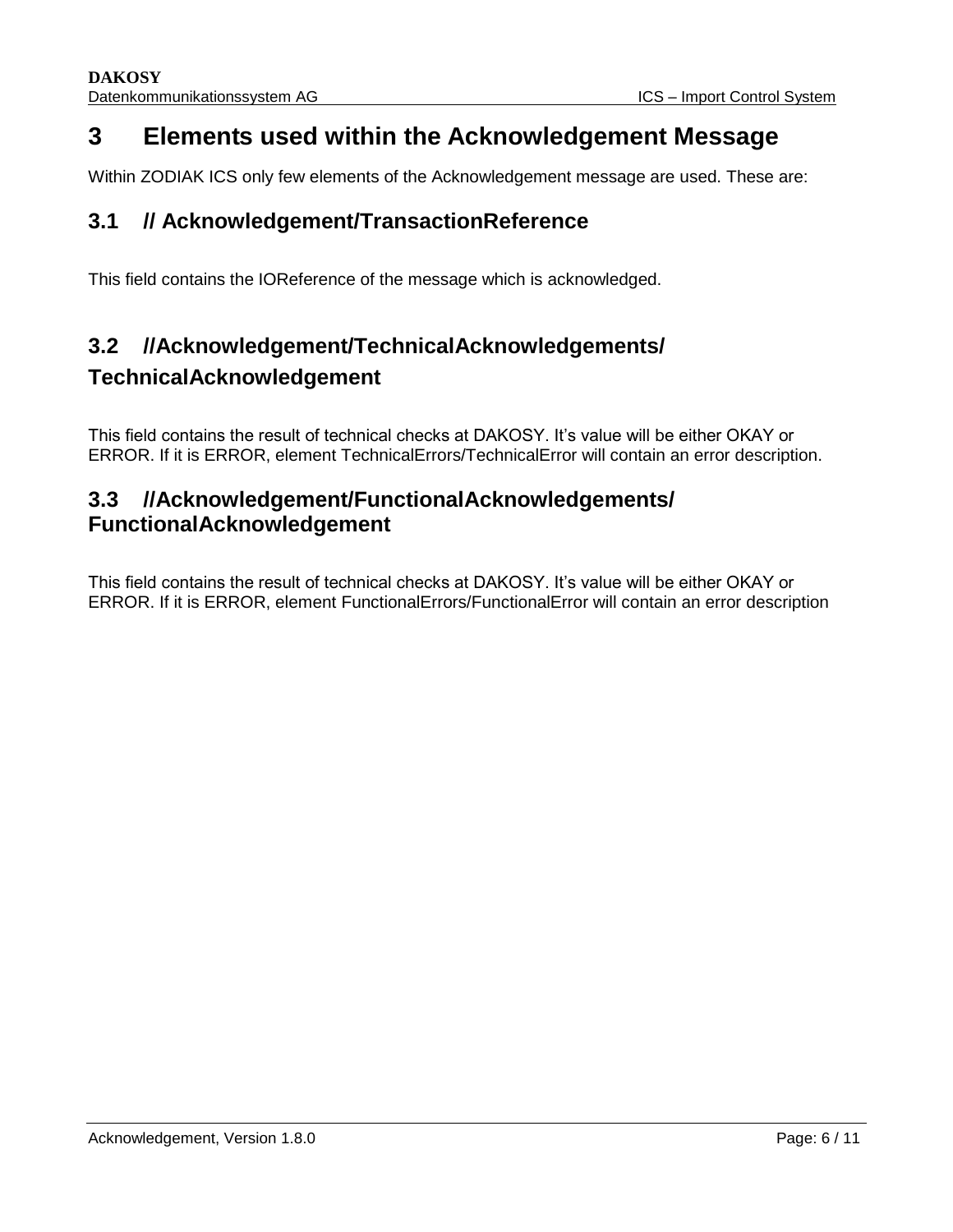# **Message Structure**

<span id="page-6-0"></span>

| <b>Occurrence</b>        | <b>Element/Attribute</b>                         |
|--------------------------|--------------------------------------------------|
| $\dots$ 1                | xs:sequence                                      |
| 1                        | <b>Transaction</b>                               |
| $\dots$ 1                | xs:sequence                                      |
| 1                        | - IOPartner                                      |
| $\dots$ 1                | - IODivision1                                    |
| 1<br>0                   | - IODivision2                                    |
| $\cdot$ 1<br>O           | - IODivision3                                    |
| $\cdot$ 1<br>ი           | - OrgUnit                                        |
| $\dots$ 1                | - IOReference                                    |
| $\dots$ 1                | - IODateTime                                     |
| 1                        | - Version                                        |
| 1                        | <b>Messages</b>                                  |
| $\dots$ 1                | xs:sequence                                      |
| $\dots$ 1                | xs:choice                                        |
| $\ldots$ 1<br>0          | <b>Acknowledgement</b>                           |
| 1<br>1                   | - xs:sequence                                    |
| 11                       | - TransactionReference                           |
| $\ldots$ 1               | <b>AcknowledgementObject</b>                     |
| $1 \t  1$                | xs:sequence                                      |
| 11                       | <b>TechnicalAcknowledgements</b>                 |
| 1                        | - xs:sequence                                    |
| unbounded                | $\overline{\mathsf{T}}$ TechnicalAcknowledgement |
| $\cdot$ 1                | - xs:sequence                                    |
| $\dots$ 1<br>0           | - TechnicalObjectID                              |
| $\dots$ 1<br>0           | - TechnicalObjectReference                       |
| $\ldots$ 1               | - Result                                         |
| $\ldots$ 1<br>o          | $-$ TechnicalErrors                              |
| 1<br>1                   | $-$ xs:sequence<br>- TechnicalError              |
| unbounded                |                                                  |
| $\dots$ 1<br>0           | <b>Corrections</b>                               |
| $\cdot$ 1<br>1           | - xs:sequence<br>- Correction                    |
| unbounded<br>1<br>1<br>0 | Reason                                           |
|                          | <b>ValidationErrors</b>                          |
| $\ldots$ 1<br>0<br>1     |                                                  |
| unbounded                | - xs:sequence<br>- ValidationError               |
|                          | - FunctionalAcknowledgements                     |
| 11                       |                                                  |
| 11                       | xs:sequence                                      |
| unbounded                | ⊤ FunctionalAcknowledgement                      |
| $\mathbf{1}$<br>1        | xs:sequence<br>- FunctionalObjectID              |
| 1<br>n                   | <b>FunctionalObjectReference</b>                 |
| 1                        | – Result                                         |
| 1<br>O                   | <b>ResultReason</b>                              |
| 1                        | <b>SuccessfulActions</b>                         |
| 1                        | - xs:sequence                                    |
| .10                      | - SuccessfulAction                               |
| 1<br>0                   | <b>FailedActions</b>                             |
| 11                       | - xs:sequence                                    |
|                          |                                                  |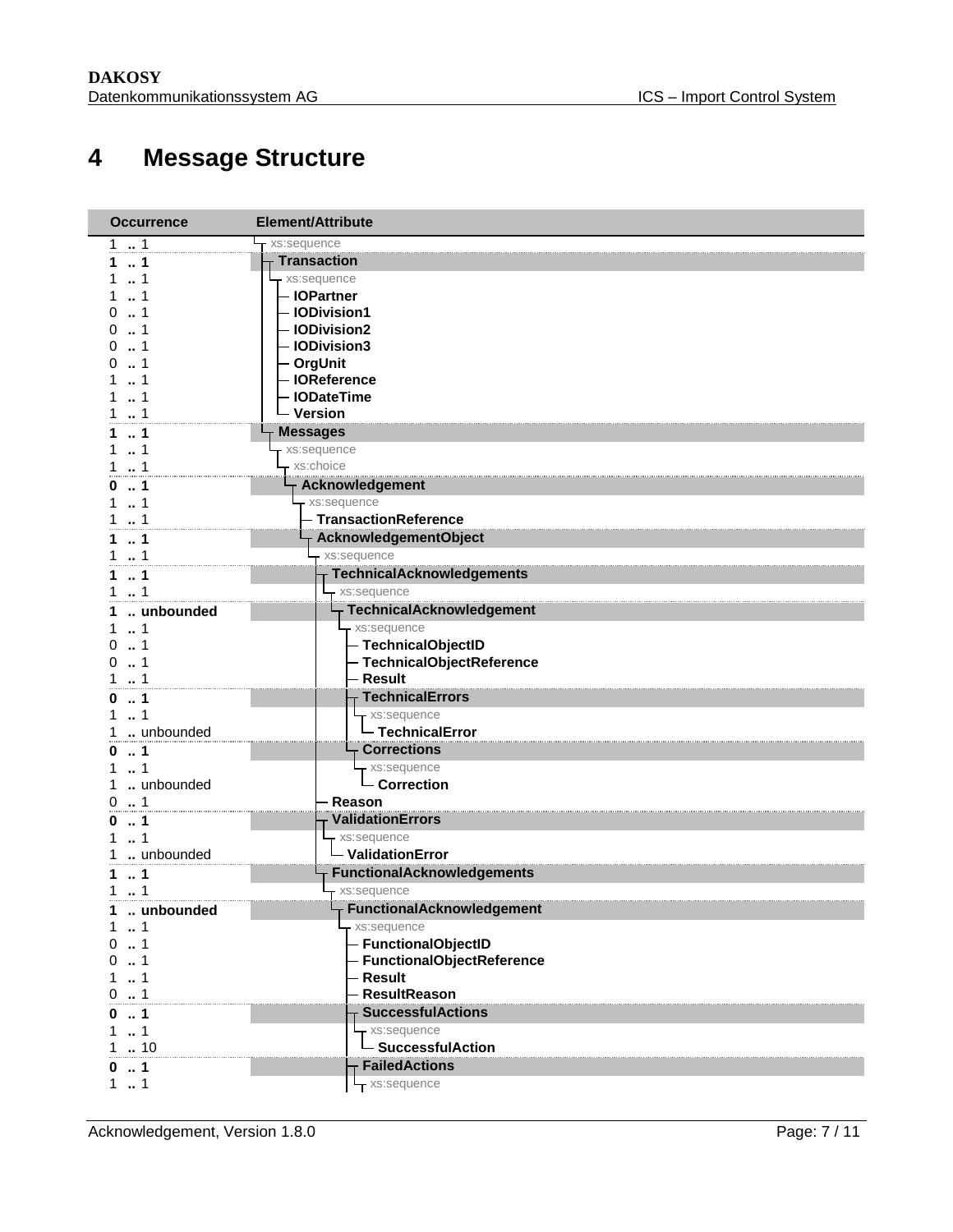#### **DAKOSY**<br>Datenkommunikationssystem AG<br>Datenkommunikationssystem AG<br>
Batenkommunikationssystem AG Datenkommunikationssystem AG

| <b>Occurrence</b> | Element/Attribute           |  |
|-------------------|-----------------------------|--|
| 10                | └─ FailedAction             |  |
| $\sim$            | $\vdash$ Application Errors |  |
| . 1               | xs:sequence                 |  |
| unbounded         | ApplicationError            |  |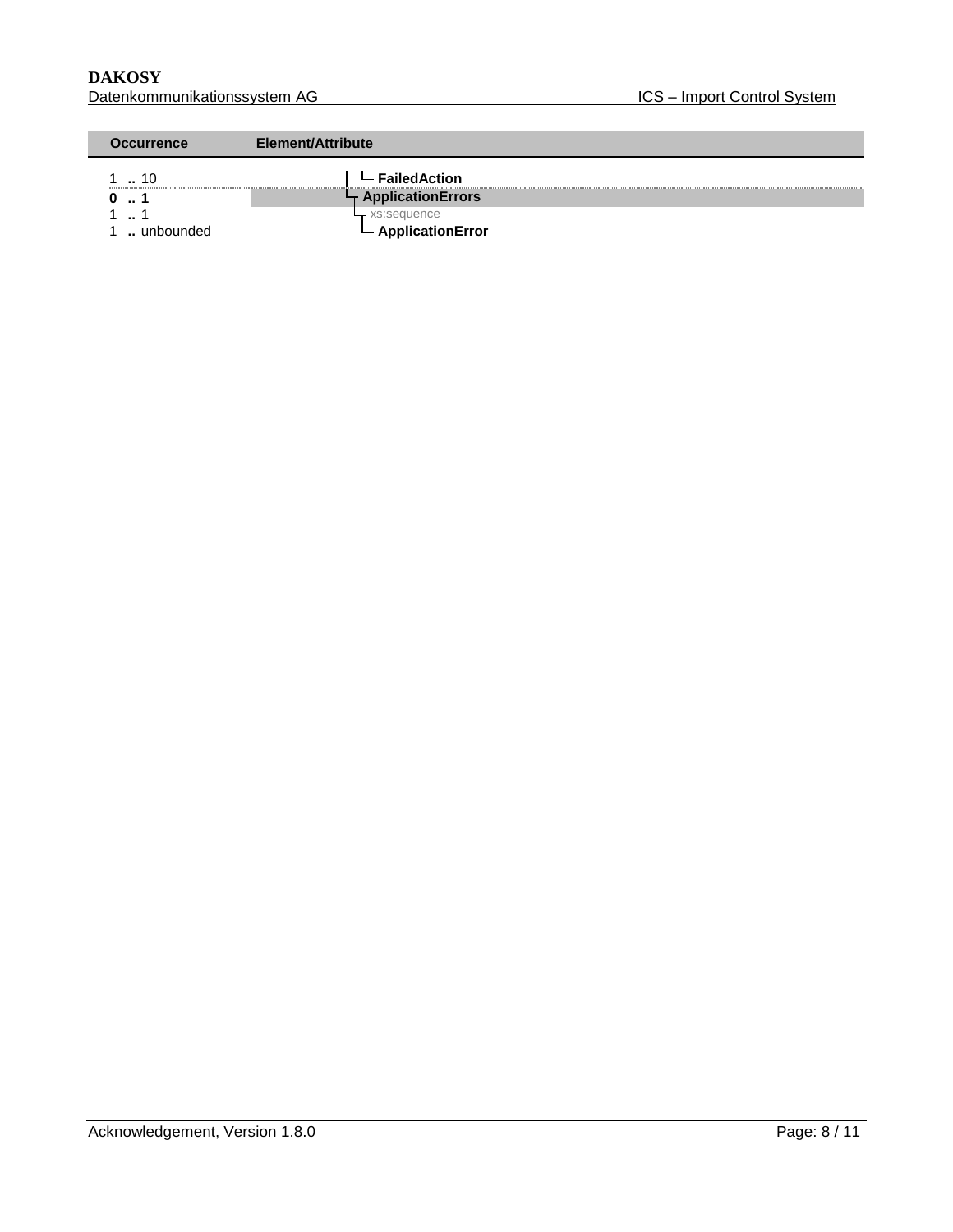# **5 Guideline**

<span id="page-8-0"></span>

| Element/Attribute                | <b>Annotation</b>                                                                                                                                                                             |  |
|----------------------------------|-----------------------------------------------------------------------------------------------------------------------------------------------------------------------------------------------|--|
| <b>ICSMessage</b>                |                                                                                                                                                                                               |  |
| xs:sequence                      | Occurence<br>$1 - 1$                                                                                                                                                                          |  |
| <b>Transaction</b>               | $1 \cdot 1$<br>Occurence                                                                                                                                                                      |  |
| xs:sequence                      | $1 - 1$<br><b>Occurence</b>                                                                                                                                                                   |  |
| - IOPartner                      | $1 \quad 1$<br>Occurence<br>. 10<br>Length                                                                                                                                                    |  |
| <b>IODivision1</b>               | $0 \t  1$<br>Occurence<br>. 10<br>Length                                                                                                                                                      |  |
| <b>IODivision2</b>               | <b>Occurence</b><br>$0 \t  1$<br>$\cdot$ 10<br>Length                                                                                                                                         |  |
| <b>IODivision3</b>               | $0 \t . 1$<br>Occurence<br>$\cdot$ 10<br>Length                                                                                                                                               |  |
| <b>OrgUnit</b>                   | $0 \t . 1$<br>Occurence<br>256<br>Length                                                                                                                                                      |  |
| <b>IOReference</b>               | Occurence<br>$1 \t  1$<br>. 35<br>Length                                                                                                                                                      |  |
| <b>IODateTime</b>                | $1 - 1$<br><b>Occurence</b>                                                                                                                                                                   |  |
| - Version                        | 11<br>Occurence<br>$\ldots$ 3<br>Length<br>006 007<br><b>Pattern</b><br>This field should contain the following value: 007<br>Remark                                                          |  |
| <b>Messages</b>                  | $1 - 1$<br>Occurence                                                                                                                                                                          |  |
| xs:sequence                      | $1 - 1$<br>Occurence                                                                                                                                                                          |  |
| xs:choice                        | 1  1<br><b>Occurence</b>                                                                                                                                                                      |  |
| Acknowledgement                  | $0 \t . 1$<br><b>Occurence</b><br>The message type "Acknowledgement" is used to report<br>Remark<br>technical or functional errors.                                                           |  |
|                                  | Aus der Box<br><b>Description</b>                                                                                                                                                             |  |
| xs:sequence                      | <b>Occurence</b><br>$1 \t  1$                                                                                                                                                                 |  |
| <b>TransactionReference</b>      | $1 \t  \t 1$<br>Occurence<br>$\frac{1}{2}$ 35<br>Length<br>The TransactionReference element refers to the<br>Remark<br>IOReference of the original message whcih is<br>acknowledged/rejected. |  |
| AcknowledgementObject            | $1 - 1$<br>Occurence                                                                                                                                                                          |  |
| xs:sequence                      | $1 - 1$<br>Occurence                                                                                                                                                                          |  |
| <b>TechnicalAcknowledgements</b> | 1  1<br><b>Occurence</b>                                                                                                                                                                      |  |
| - xs:sequence                    | $1 - 1$<br>Occurence                                                                                                                                                                          |  |
| TechnicalAcknowledgement         | 1  unbounded<br>Occurence<br>Type of error (technical or functional)<br><b>Description</b>                                                                                                    |  |
| - xs:sequence                    | $1 - 1$<br>Occurence                                                                                                                                                                          |  |
| <b>TechnicalObjectID</b>         | $0 \t  1$<br><b>Occurence</b><br><b>FractionDigits 0</b><br>TotalDigits<br>6<br>0<br><b>Inclusive</b><br>$\{d\}$<br>Pattern<br><b>Description</b><br>Reference to the inbound message object  |  |
| <b>TechnicalObjectReference</b>  | Occurence<br>$0 \t  1$<br>$1-.35$<br>Length<br>Description<br>Local reference number of inbound message                                                                                       |  |
| Result                           | Occurence<br>$1 - 1$<br>35<br>Length<br>Result of technical checks<br><b>Description</b>                                                                                                      |  |
| <b>TechnicalErrors</b>           | $0 \t  1$<br>Occurence                                                                                                                                                                        |  |
| xs:sequence                      | $1 - 1$<br><b>Occurence</b>                                                                                                                                                                   |  |
| FechnicalError                   | unbounded<br>Occurence<br>1.<br>100<br>Length<br>ä.                                                                                                                                           |  |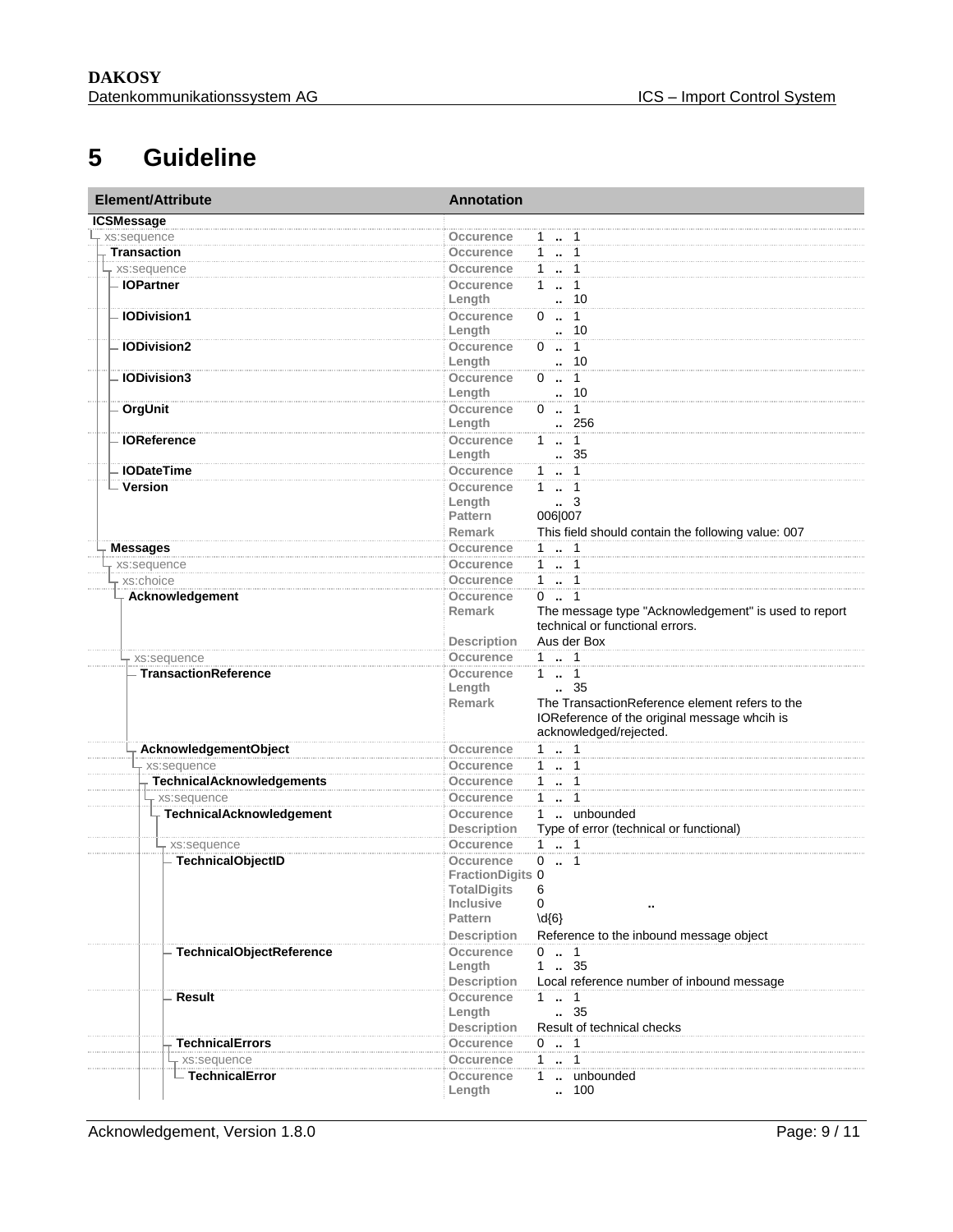# **DAKOSY**

| Element/Attribute                 | <b>Annotation</b>                                                               |  |  |
|-----------------------------------|---------------------------------------------------------------------------------|--|--|
|                                   | Textual description of any technical errors which occured<br><b>Description</b> |  |  |
| <b>Corrections</b>                | $0 \t . 1$<br><b>Occurence</b>                                                  |  |  |
| xs:sequence                       | $1 - 1$<br><b>Occurence</b>                                                     |  |  |
| <b>Correction</b>                 | 1  unbounded<br>Occurence                                                       |  |  |
|                                   | $\ldots$ 100<br>Length                                                          |  |  |
|                                   | <b>Description</b><br>Textual description of corrections leading to an *INFO    |  |  |
|                                   | severity                                                                        |  |  |
| Reason                            | $0 \t  1$<br>Occurence                                                          |  |  |
|                                   | $\ldots$ 100<br>Length                                                          |  |  |
|                                   | <b>Remark</b><br>Textual description of the reason for a complete rejection     |  |  |
| <b>ValidationErrors</b>           | <b>Occurence</b><br>$0 \t  1$<br>$1 - 1$                                        |  |  |
| xs:sequence                       | Occurence                                                                       |  |  |
| - ValidationError                 | 1  unbounded<br>Occurence<br>500<br>Length                                      |  |  |
|                                   | Result of schema validation<br><b>Description</b>                               |  |  |
| <b>FunctionalAcknowledgements</b> | $1 - 1$<br>Occurence                                                            |  |  |
| xs:sequence                       | $1 - 1$<br>Occurence                                                            |  |  |
| FunctionalAcknowledgement         | 1  unbounded<br>Occurence                                                       |  |  |
| r xs:sequence                     | $1 - 1$<br><b>Occurence</b>                                                     |  |  |
| <b>FunctionalObjectID</b>         | $0 \t  1$<br>Occurence                                                          |  |  |
|                                   | <b>FractionDigits 0</b>                                                         |  |  |
|                                   | <b>TotalDigits</b><br>6                                                         |  |  |
|                                   | <b>Inclusive</b><br>0                                                           |  |  |
|                                   | Pattern<br>$\{d\}$                                                              |  |  |
|                                   | References the object id of the erroneous inbound object<br>Description         |  |  |
|                                   | (technical reference)                                                           |  |  |
| <b>FunctionalObjectReference</b>  | $0 \t  1$<br>Occurence                                                          |  |  |
|                                   | $\, 35$<br>Length<br>Description                                                |  |  |
| <b>Result</b>                     | Local Reference Number of the inbound message<br>$1 \t  \t 1$<br>Occurence      |  |  |
|                                   | $\frac{35}{2}$<br>Length                                                        |  |  |
|                                   | Contains the result of functional checks at DAKOSY. In<br>Remark                |  |  |
|                                   | ZODIAK ICS either *OKAY or *ERROR.                                              |  |  |
|                                   | <b>Applicable Codes</b>                                                         |  |  |
|                                   | <b>ERROR</b>                                                                    |  |  |
|                                   | <b>OKAY</b>                                                                     |  |  |
|                                   | <b>WARNING</b>                                                                  |  |  |
| <b>ResultReason</b>               | $0 \t  1$<br>Occurence<br>$\ldots$ 100                                          |  |  |
|                                   | Length<br>Reason / Result information<br><b>Description</b>                     |  |  |
| <b>SuccessfulActions</b>          | $0 \t  1$<br>Occurence                                                          |  |  |
| xs:sequence                       | $1 - 1$<br>Occurence                                                            |  |  |
| <b>SuccessfulAction</b>           | $1 \t  \t 10$<br>Occurence                                                      |  |  |
|                                   | Length<br>10                                                                    |  |  |
|                                   | Successful actions<br><b>Description</b>                                        |  |  |
| <b>FailedActions</b>              | <b>Occurence</b><br>$0 \t  1$                                                   |  |  |
| - xs:sequence                     | $1 - 1$<br>Occurence                                                            |  |  |
| <b>FailedAction</b>               | 110<br>Occurence                                                                |  |  |
|                                   | . 10<br>Length                                                                  |  |  |
|                                   | <b>Failed actions</b><br><b>Description</b>                                     |  |  |
| <b>ApplicationErrors</b>          | $0 - 1$<br>Occurence                                                            |  |  |
| xs:sequence                       | Occurence<br>1 . 1                                                              |  |  |
| ApplicationError                  | Occurence<br>1  unbounded                                                       |  |  |
|                                   | Length<br>$\ldots$ 100<br>Application Error Information<br><b>Description</b>   |  |  |
|                                   |                                                                                 |  |  |